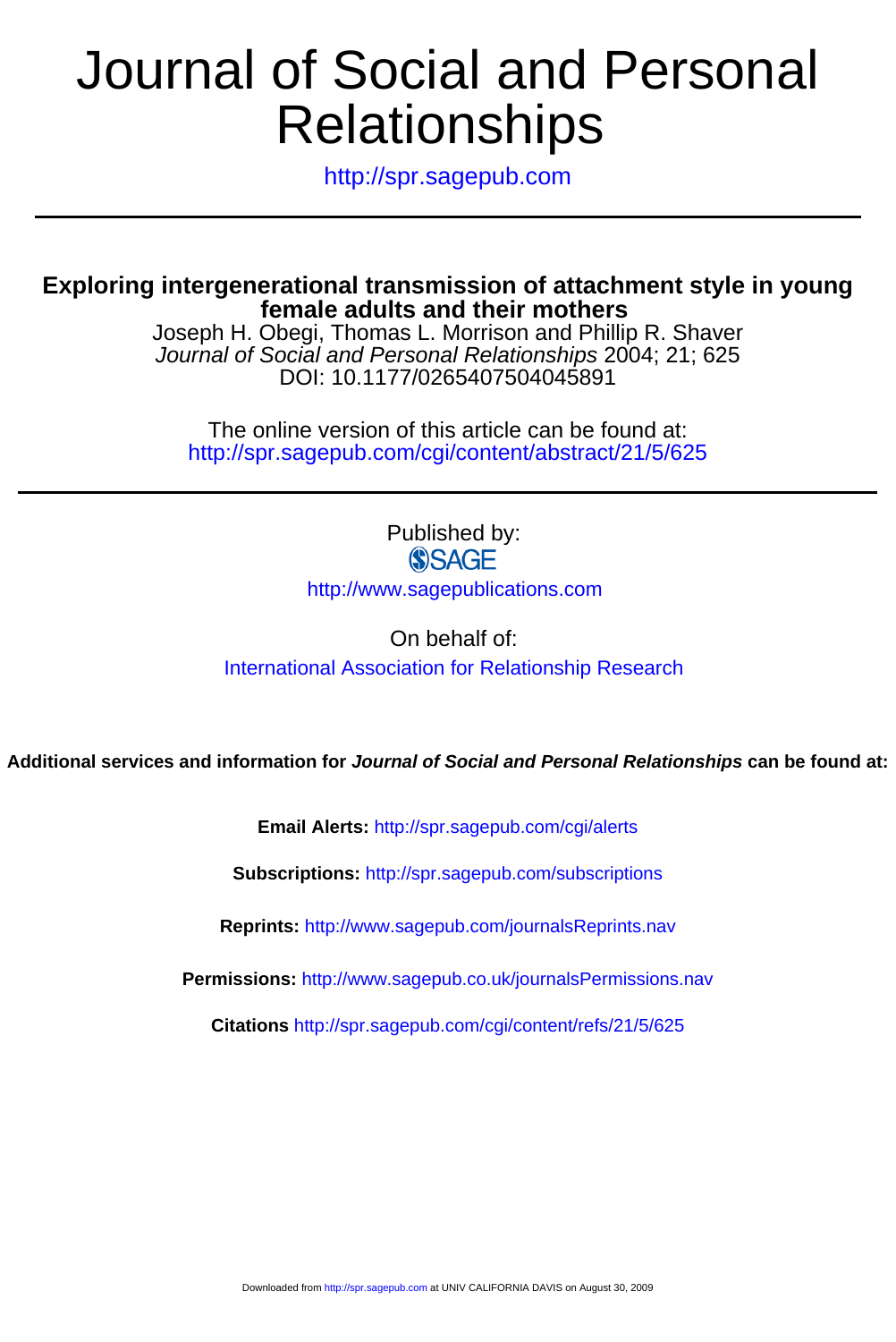# **Exploring intergenerational transmission of attachment style in young female adults and their mothers**

## **Joseph H. Obegi, Thomas L. Morrison, & Phillip R. Shaver**

*University of California, Davis*

#### - ABSTRACT -

We examined intergenerational transmission of attachment organization in the context of adult romantic relationships. Similarities and differences in adult attachment style between young female adults and their parents were investigated. Results generally supported the hypothesis that mothers' adult attachment organization, but not fathers', is related to daughters' adult attachment organization. This relationship was detected at both categorical and dimensional levels. The Avoidance dimension of the Experiences in Close Relationships Questionnaire, which reflects the degree of discomfort with physical and emotional closeness in romantic relationships, was the strongest predictor of daughters' attachment organization. Mothers' Avoidance predicted daughters' Avoidance. Mothers high in Avoidance were also more likely to be divorced, separated, or unmarried.

KEY WORDS: adult romantic attachment • avoidance • intergenerational transmission

Research on intergenerational transmission of attachment has furthered our understanding of relational continuity across generations (van IJzendoorn, 1995). Most of this research has focused on infant–parent relationships. In the present study, we explored a new domain of attachment-related continuities – the continuity of attachment organization between parents and their adult daughters in the context of adult romantic relationships. Because intergenerational transmission of attachment in

All correspondence concerning this article should be addressed to Joseph H. Obegi, Alliant International University, Clinical Psy.D. Program, 10455 Pomerado Road, San Diego, CA 92131, USA [e-mail: jhobegi@mac.com]. Linda Acitelli was the Action Editor on this article.

*Journal of Social and Personal Relationships* Copyright © 2004 SAGE Publications [\(www.sagepublications.com\)](www.sagepublications.com), Vol. 21(5): 625–638. DOI: 10.1177/0265407504045891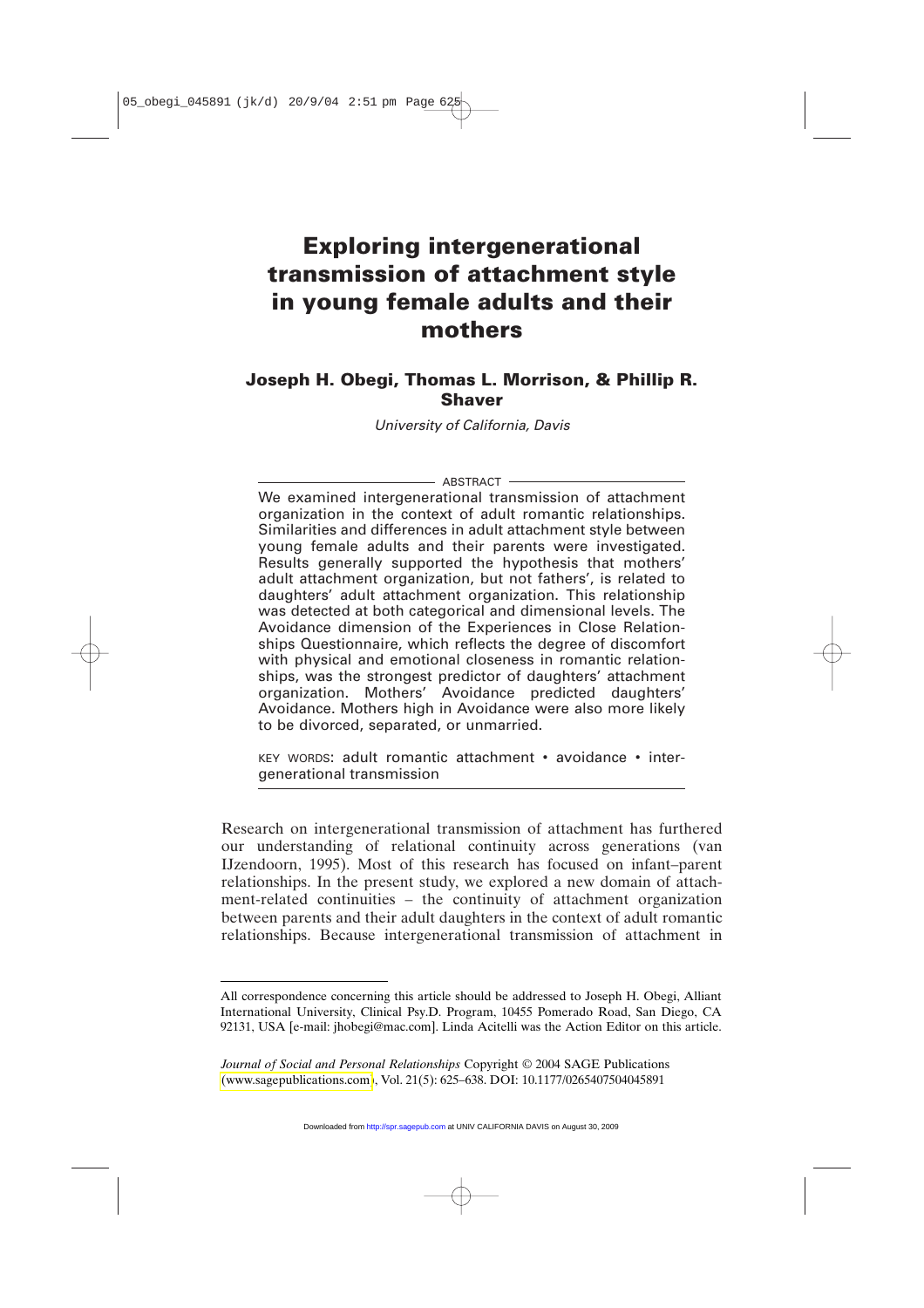infant–parent relationships is well established, the evidence and theoretical mechanisms related to it are discussed first.

### **Intergenerational transmission in the context of infant–parent relationships**

Traditionally, intergenerational transmission of attachment is said to have occurred when a parent's cognitive model of relationships corresponds with the quality of the infant–parent relationship. A number of studies have documented this phenomenon (Benoit & Parker, 1994; Fonagy, Steele, & Steele, 1991; Main, Kaplan, & Cassidy, 1986; van IJzendoorn, 1995; for a review see Hesse, 1999). Specifically, researchers have documented a high degree of parent-to-infant matching between the parent's cognitive models of attachment, assessed by the Adult Attachment Interview (AAI; Main et al., 1986), and the infant's attachment classification, as classified by the Strange Situation paradigm (Ainsworth, Blehar, Waters, & Wall, 1978). A meta-analysis of the predictive validity of the AAI found a 75% correspondence across secure–insecure categories of attachment (van IJzendoorn, 1995).

The mechanism thought to be responsible for the transmission of attachment organization from parents to children, at least in part, is the quality of caregiving shaped by parents' models of attachment (van IJzendoorn, 1995). Bowlby (1969/1982) proposed that these models of attachment guide behavior in close relationships. In infant–parent relationships, they guide a parent's behavior toward the infant and, as a result, influence the infant's own developing attachment model (Steele & Steele, 1994). Accordingly, AAI classifications are associated with theoretically consistent caregiving styles. For example, mothers classified as secure/autonomous tend to be responsive to their infant's signals, supportive of their infant's efforts, and emotionally warm (Crowell, O'Connor, Wollmers, Sprakin, & Rao, 1991).

#### **Intergenerational transmission in the context of adult romantic relationships**

Unlike the infant–parent attachment literature, there are no data in the adult attachment literature that demonstrate continuity of attachment organization. That is, no known study has investigated the correspondence between parents and their children in terms of adult romantic attachment. There are, however, both good theoretical reasons and converging empirical evidence to suggest that continuity is possible in this domain.

First, a central proposition of attachment theory as applied to adult romantic relationships is that the same biological system, the attachment behavioral system (Bowlby, 1969/1982), governs behavior in both infant–parent and adult romantic relationships (Fraley & Shaver, 2000). In other words, individual differences in infant–parent relationships are likely to be similar to individual differences in romantic relationships. Indeed, in a comparison of the infant and adult romantic attachment literatures, Cassidy (2000) noted striking resemblances in behavior between infants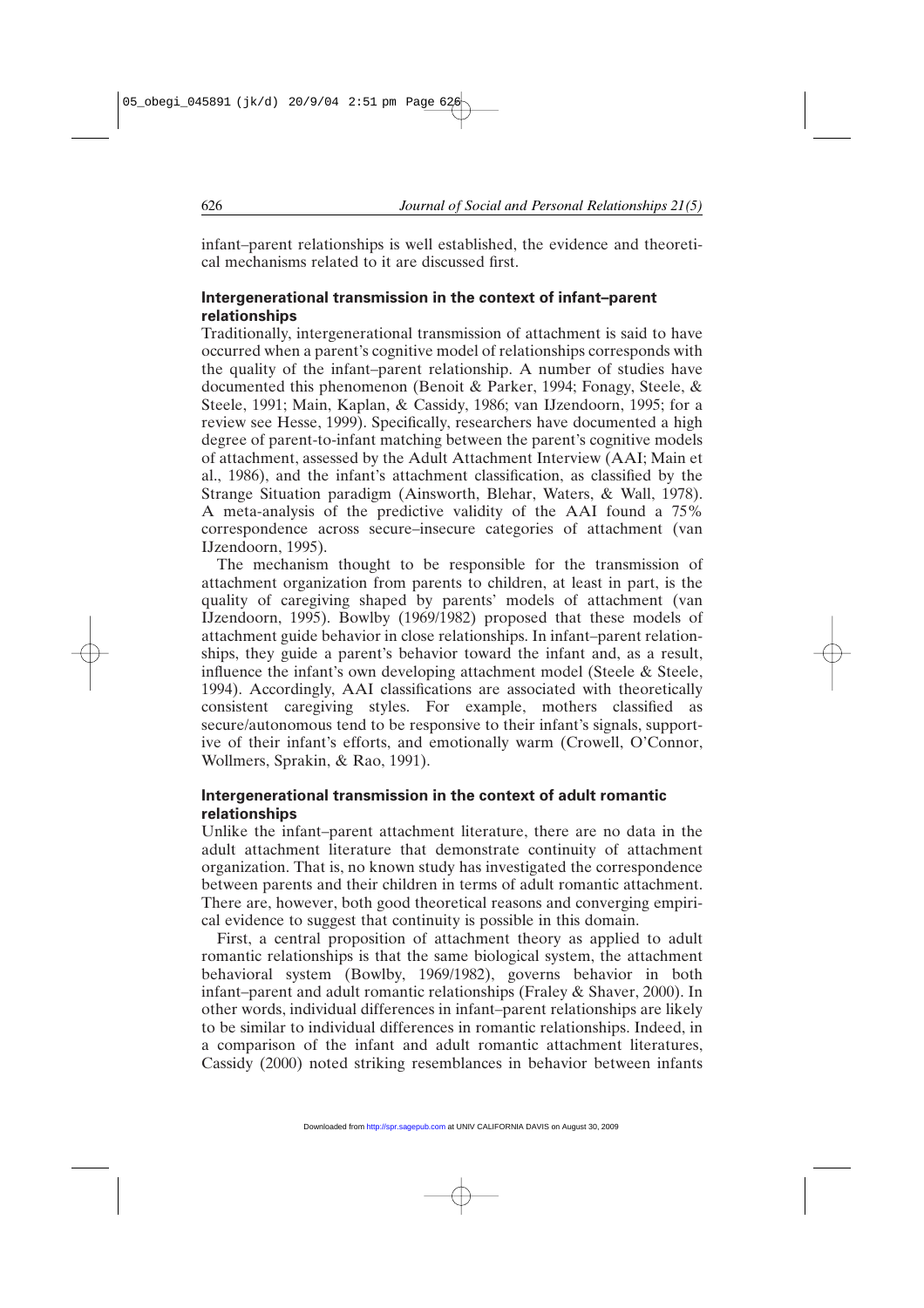and adults who share conceptually similar attachment organizations. Moreover, Bowlby (1988) outlined a developmental model in which patterns of infant attachment, in conjunction with environmental and genetic factors, are probabilistically related to later outcomes.

Second, internal working models used to guide behavior with romantic partners are believed to be extrapolations of models developed in infancy (Bowlby, 1973; Fraley & Shaver, 2000). This requires that models remain at least somewhat stable over time, an idea put forth by Bowlby (1988). There is emerging evidence for the relative stability of internal working models from infancy to young adulthood (Waters, Merrick, Treboux, Crowell, & Albersheim, 2000; Hamilton, 2000, Hazan & Shaver, 1987), as well as across middle adulthood (Klohnen & Bera, 1998; Klohnen & John, 1998). Thus, children can potentially preserve models transmitted to them by their parents well into adulthood and use them to negotiate interactions with romantic partners. For example, Crowell and her colleagues (2002) found that partners' models, as assessed by the AAI, were significantly related to their support-seeking and support-giving behaviors with each other.

Third, observational learning (Bandura, 1986) may also contribute to continuity in adult romantic attachment. As Cassidy (2000) notes, the parents' marriage is the first romantic relationship a child encounters, and children may learn 'what it means to be a romantic partner by closely observing the parents' marriage' (p. 125). Children may imitate aspects of the marriage they have witnessed to be rewarding if they find their parents to be attractive models.

Thus, it is reasonable to speculate that parents and children with the same attachment organization in the context of infant–parent relationships, given similar life histories, may also be similar to one another in the context of adult romantic relationships. Researchers of adult romantic attachment have provided the theoretical and measurement tools necessary to make this comparison.

#### **Measuring adult romantic attachment**

Research on adult romantic attachment has generally focused on the conscious beliefs adults hold about their behavior in romantic relationships (Shaver, Belsky, & Brennan, 2000). Using self-report measures, researchers have identified two dimensions that underlie four adult patterns, or styles, of romantic attachment: *secure, preoccupied, dismissing*, and *fearful* (see Figure 1) (Brennan, Clark, & Shaver, 1998). The first dimension, Avoidance, concerns the degree to which a person seeks or avoids physical and psychological closeness, and also how comfortable a person feels depending on others for support. The second dimension, Anxiety, concerns apprehension about abandonment, rejection, and low self-worth. As depicted in Figure 1, *secure* adults typically describe themselves as comfortable with closeness and intimacy (low Avoidance) and relatively confident in their romantic partners' availability and acceptance of them (low Anxiety). The psychological opposite of the *secure* style is the *fearful* style; *fearful* adults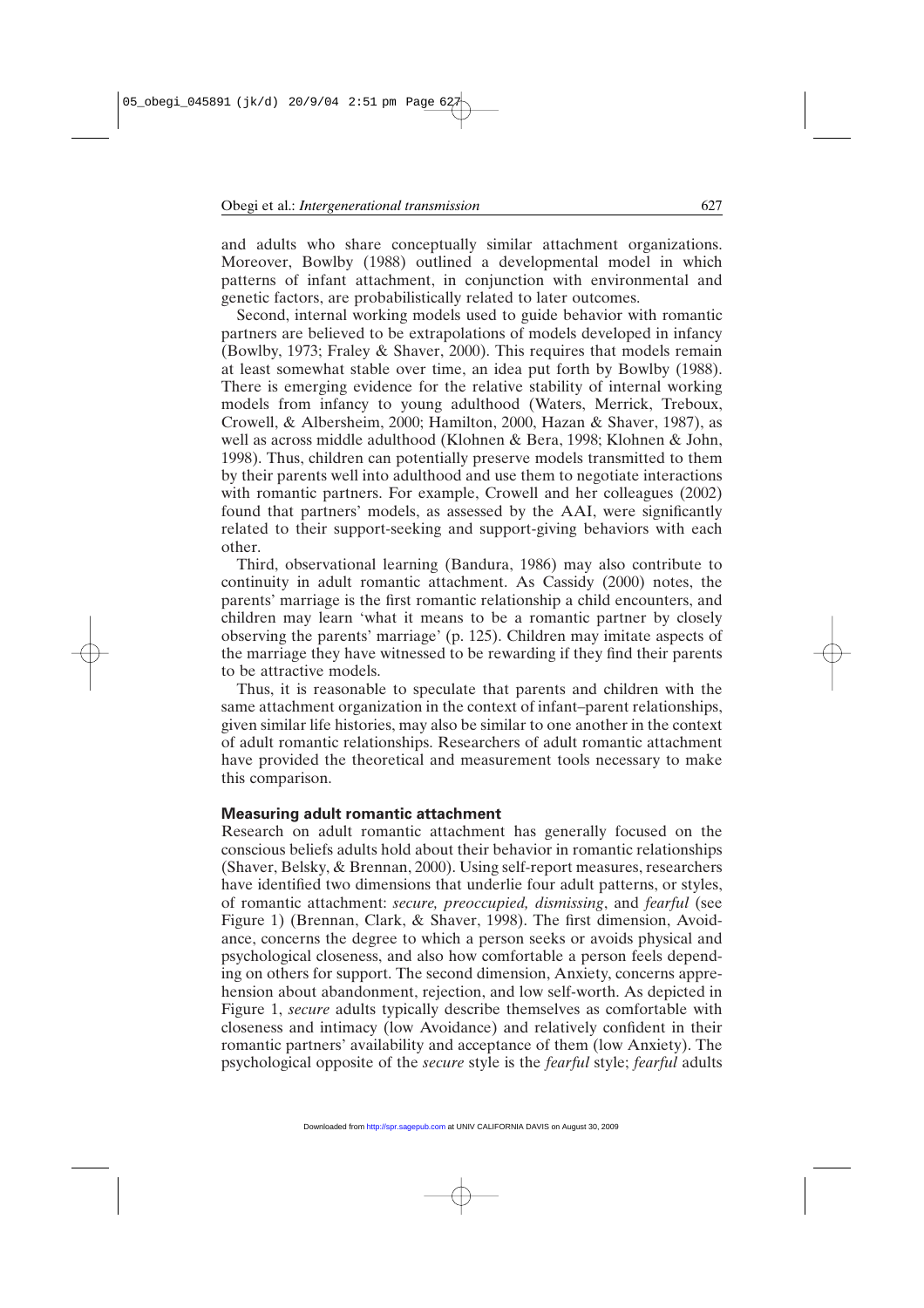

**FIGURE 1 Four-category, two-dimensional model of adult attachment (adapted from**



rate themselves high on both dimensions. Preoccupied adults describe themselves as extremely eager to establish closeness and intimacy, but as having doubts about the availability of their romantic partners. The psychological opposite of the *preoccupied* style is the *dismissing* style. Dismissing adults report being uncomfortable with physical and psychological intimacy (high Avoidance) and unconcerned about abandonment (low Anxiety). Thus, the self-report tradition provides the means to compare parents and their adult children in terms of their attachment orientations with respect to romantic relationships.

Two issues bear on attachment-related comparisons between adults and their parents: measurement strategies and gender. Measurement strategies in attachment research have been studied by Fraley and Waller (1998). On theoretical and statistical grounds, these researchers have proposed that the underlying structure of the construct of attachment style is dimensional rather than categorical. They argue that measuring attachment in terms of categories underestimates continuities in attachment and results in measurement fuzziness that may obscure relationships between variables. They suggest using dimensional measures, not categorical ones.

Gender may also play a role in the transmission of adult romantic attachment, although its exact influence is unclear. In infancy, mothers appear to play a predominant role in shaping the attachment of their children; mothers' models of attachment are more strongly related to infant attachment than are fathers' models (van IJzendoorn, 1995). A common explanation for this result is that mothers in Western countries bear more responsibility for caregiving and, as a result, have a stronger influence on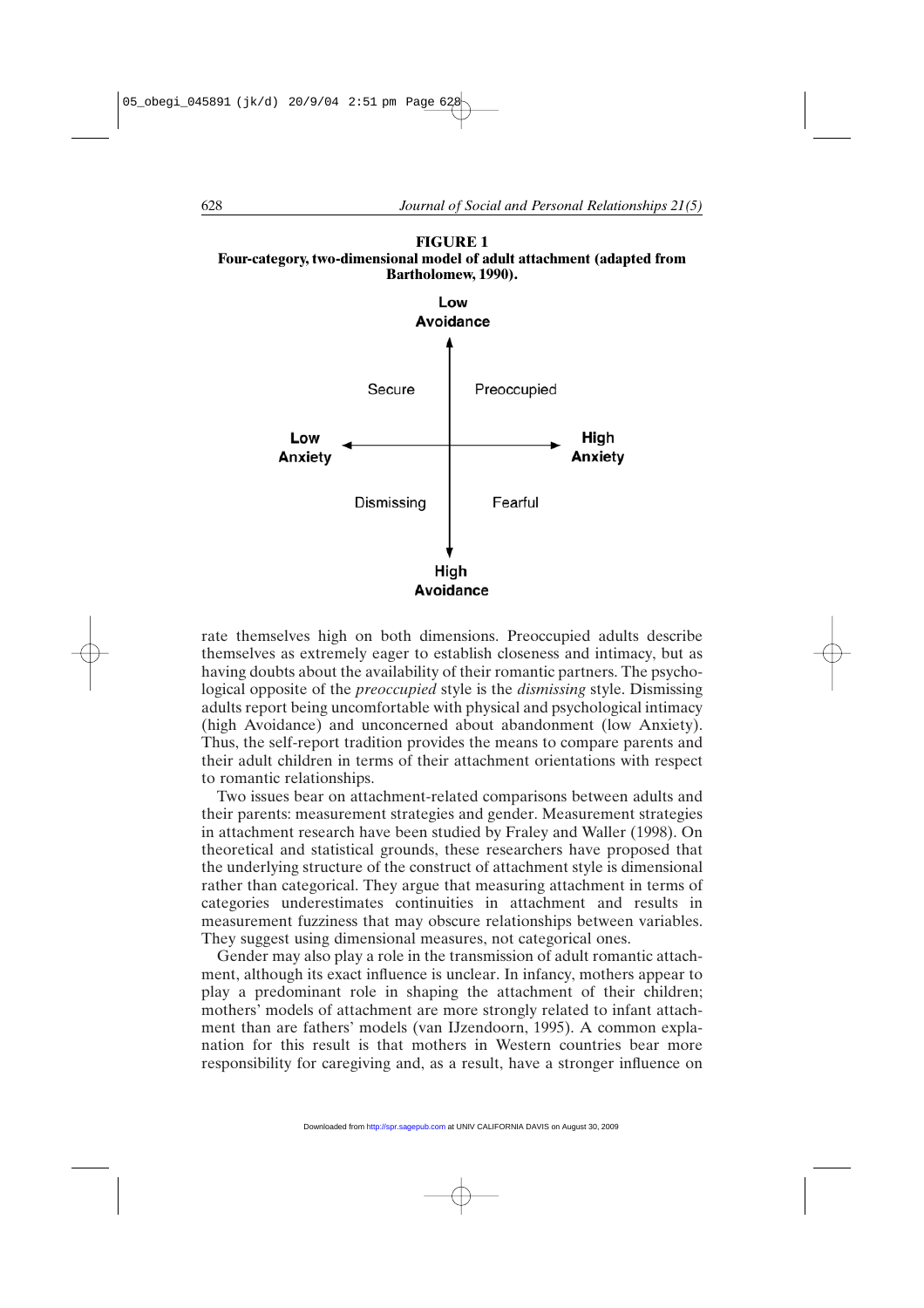their children's attachment patterns. The relationship between parental gender and adult attachment is less clear. For example, both maternal and paternal characteristics appear to be related to adult attachment (Collins & Read, 1990; Frazier, Byer, Fischer, Wright, & DeBord, 1996; Hazan & Shaver, 1987; Mickelson, Kessler, & Shaver, 1997), while perceptions of the same-sex parent's caregiving is associated with caregiving characteristics in romantic relationships (Carnelley, Pietromonaco, & Jaffe, 1996). Other findings suggest that the opposite-sex parent may shape young adults' developing attitudes about romantic partners (Collins & Read, 1990; Frazier et al., 1996).

#### **The current study**

This study explores similarities and differences between young female adults and their parents in terms of their adult attachment organization in romantic relationships. It addresses an implicit attachment theory, one that has not been the subject of research: namely, that stability in attachment may lead parents and their children to exhibit similar orientations toward romantic relationships. Owing to the overrepresentation of women in the participant pool used for our study, male participants were not included. We used two self-report measures of adult attachment to obtain both traditional categorical assignments and the newer dimensional scores. Categorical measurement allowed us to compare our results with those of previous studies and assess the degree of intergenerational transmission at a categorical level. Dimensional measures allowed us to increase the precision of measurement. Although available evidence is ambiguous regarding the role of gender and generational continuities in adult romantic attachment, based on studies of infant–parent attachment (e.g., van IJzendoorn, 1995), we expected variables related to the mother to be better predictors than variables related to the father in all analyses. Two hypotheses were examined. First, across two broad categories of adult attachment (secure and insecure), the adult attachment styles of parents, especially those of mothers, were expected to predict their adult daughter's attachment style. Second, parents' scores on adult attachment dimensions, especially those of the mother, were expected to predict their adult daughter's scores on the same adult attachment dimensions.

#### **Method**

#### **Participants**

Eighty-seven female participants were recruited from various undergraduate courses in human development at the University of California, Davis. Their mean age was 21.5 years  $(SD = 3.1)$ , and they were mostly juniors or seniors (seniors = 68.6%, *n* = 59, juniors = 29.1%, *n* = 25; sophomores = 2.3%, *n* = 2, unidentified  $= 1.1\%, n = 1$ ). All described themselves as exclusively heterosexual. Ninety-one percent lived outside the homes of their parents. The mean time away from home was 3.6 years  $(SD = 3.1)$ . Family size ranged from 1 to 9. Regarding ethnicity, 57.5% of participants were Caucasian (*n* = 50), 21.8%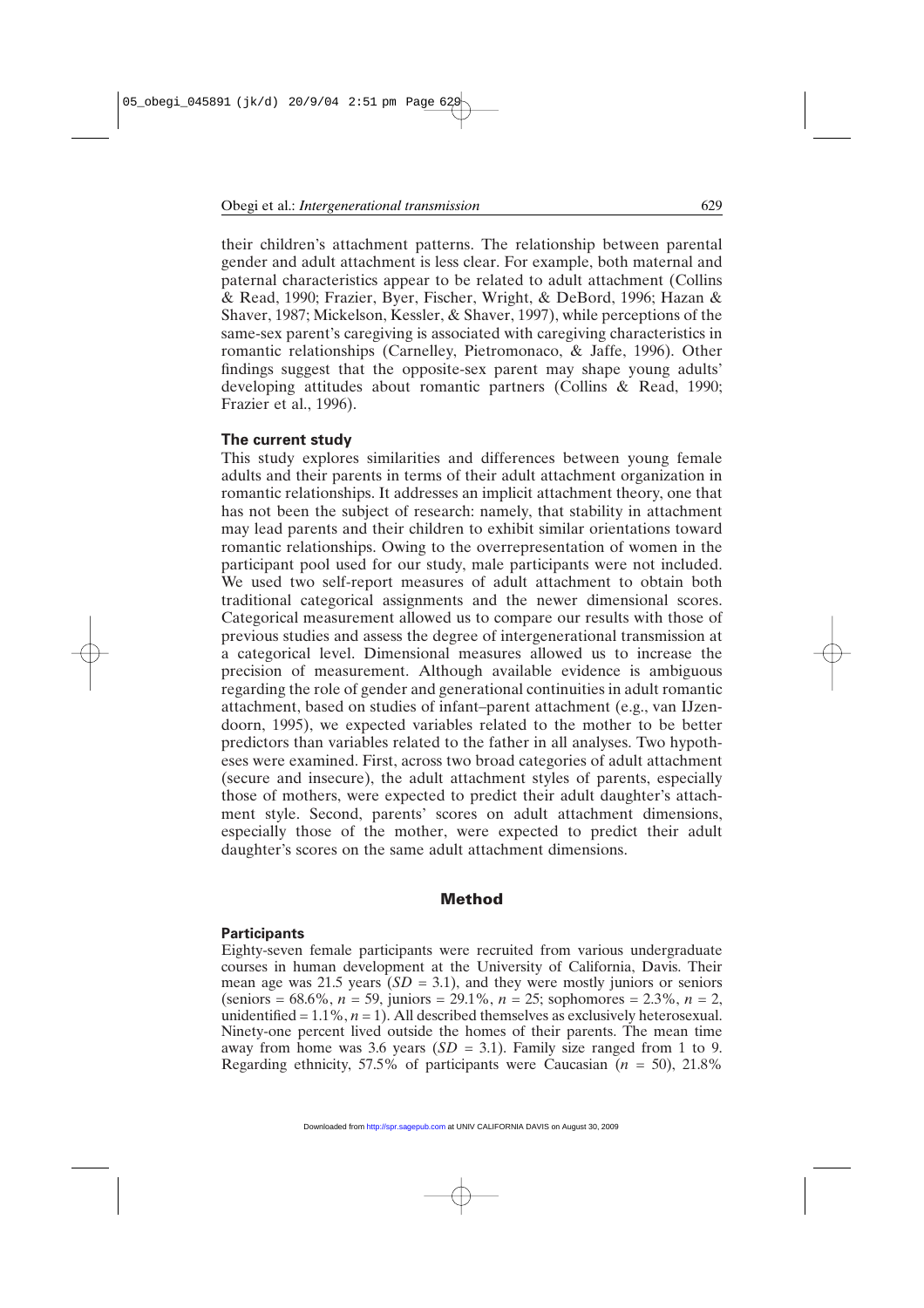Asian/Pacific Islander (*n* = 19), 14.9% Chicano/Latino (*n* = 13), 2.3% Native American  $(n = 2)$ , 2.3% African American  $(n = 2)$ , and 1.1% undescribed  $(n = 1)$ . Regarding the marital history of participants' biological parents, 71.3% of the participants had parents who were still alive and still married  $(n = 62)$ , 21.8% had parents who were divorced, unmarried, or separated  $(n = 19)$ , 2.3% had experienced the death of one parent  $(n = 2)$ , and 4.6% were undescribed  $(n = 4)$ .

#### **Measures**

Participants and their parents completed two measures of adult attachment. The first was the Relationship Questionnaire (RQ) developed by Bartholomew and Horowitz (1991). It has been widely used in studies of adult attachment. The RQ consists of four single-paragraph descriptions, one for each of four attachment styles (*secure, preoccupied, dismissing, fearful*). Each item is rated on a 7-point scale ranging from *Not at all like me* to *Very much like me*. The RQ yields a single prototype and four continuous scores, one for each attachment style. The second measure was the Experiences in Close Relationships questionnaire (ECR), a 36 item measure derived by factor analysis from all previous self-report measures of adult attachment (Brennan et al., 1998). Items are rated on a 7-point scale ranging from *Disagree strongly* to *Agree strongly*. The ECR yields a score for each of the two attachment dimensions, Avoidance and Anxiety. In addition to completing the attachment measures, participants were asked to answer a number of demographic questions (concerning age, sex, ethnicity, birth order, years away from home, year in school, sexual orientation, and parental marital history).

#### **Procedure**

Participants were offered course credit for participating in the study. They were given the option of taking one of two questionnaire packets. The first packet consisted of three manila envelopes, one for the participant and one for each of her parents. Each envelope contained the appropriate sets of measures. For single-parent families, a second packet option was offered; it consisted of two manila envelopes, one for the participant and the other for the participant's parent. Participants were given the option of returning their completed and sealed packets to their course instructor or to the primary investigator's campus mailbox. Parents were given the option of returning their completed and sealed questionnaire packets by mail (appropriate postage was included) or through their children. Course credit was not contingent upon parents completing a questionnaire.

#### **Results**

Two similar sets of analyses were conducted. The first included a subset of the sample  $(n = 56)$  that contained complete family sets (daughter, biological mother, and biological father). Relationships between father variables and daughters' adult attachment were both small (*r*s with an absolute value < .1) and not statistically significant in all analyses, but statistical power was low  $(1 - \beta) = .64$  or less for detecting 'medium' effect sizes; Cohen, 1992). Therefore, another set of analyses was conducted, this time focusing exclusively on daughters and mothers. In these analyses, the usable sample size increased to  $n = 87$  pairs. The results of these analyses are presented here. All analyses were conducted with an alpha level of .05.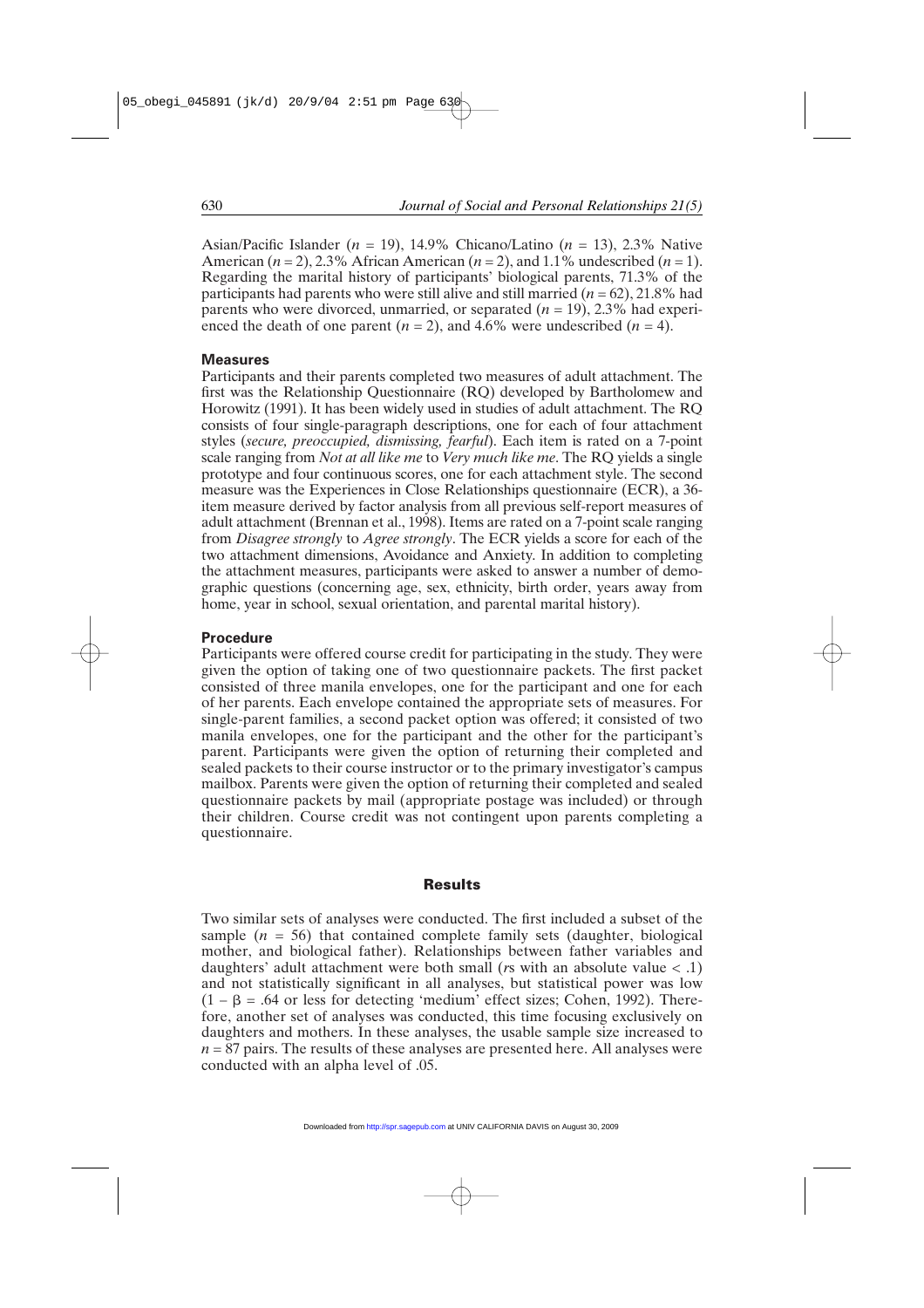|              | $N = 87$         |         |  |
|--------------|------------------|---------|--|
| <b>RQ</b>    | $\mathbf{D}$ (%) | $M(\%)$ |  |
| Secure       | 59.8             | 57.5    |  |
| Fearful      | 25.3             | 21.8    |  |
| Preoccupied  | 11.5             | 8.0     |  |
| Dismissing   | 2.3              | 10.3    |  |
| Unidentified | 1.2              | 2.3     |  |

**TABLE 1 Distribution of adult attachment styles**

*Note*. RQ = Relationship Questionnaire; D = daughters; M = mothers. Unidentified refers to participants who skipped the RQ in their questionnaires.

#### **Distribution of attachment styles and dimensions**

Table 1 summarizes the distributions of attachment styles, as classified by the RQ, for daughters and mothers. The RQ yielded distributions of attachment styles for daughters and mothers similar to those found in Mickelson et al.'s (1997) nationally representative sample of the U.S. (secure = 59%, avoidant  $= 25.2\%$ , and anxious  $= 11.3\%$ ; Mickelson et al., 1997).

The means and standard deviations of the dimensions of adult attachment, as derived from the ECR, were also calculated. Daughters had a mean of 2.69  $(SD = 1.04)$  on the Avoidance dimension and a mean of 3.72  $(SD = 1.14)$  on the Anxiety dimension. Mothers had a mean of 2.66 (*SD* = 1.11) on the Avoidance dimension and a mean of 3.16 (*SD* = 1.20) on the Anxiety dimension. The internal-consistency reliabilities of the Avoidance and Anxiety scales for the total sample were .93 and .91, respectively.

#### **Analyses of daughters and mothers**

**Hypothesis 1.** To test the hypothesis that there would be significant congruence between mothers and daughters across secure–insecure categories (*H1*), several statistics were calculated for the RQ: observed matches, expected matches, Cohen's Kappa, and a chi-square test of independence.

Table 2 presents the results for correspondence across secure–insecure categories and across four categories of the RQ between the attachment styles of daughters and their mothers. The insecure category was created by combining the fearful, preoccupied, and dismissing categories. The overall two-way match was 70% (52% expected by chance). This approximates the 75% observed match typically found in AAI studies (van IJzendoorn, 1995). Across four categories of the RQ, the percentage of mother–daughter matches was 56% (42% expected by chance), which is comparable to the 63% found in AAI studies (van IJzendoorn, 1995). Chi-square tests of association were significant for both two- and four-way tests, indicating that the adult attachment classifications of daughters and mothers were not independent. Post-hoc analyses of statistical power suggested that power was adequate for the medium to large effect sizes detected (two-way,  $1 - \beta = .757$ ,  $w = .362$ ; four-way,  $1 - \beta = .860$ ,  $w = .538$ ).

**Hypothesis 2.** To test the hypothesis that a mother's scores on the adult attachment dimensions of Avoidance and Anxiety would predict her daughter's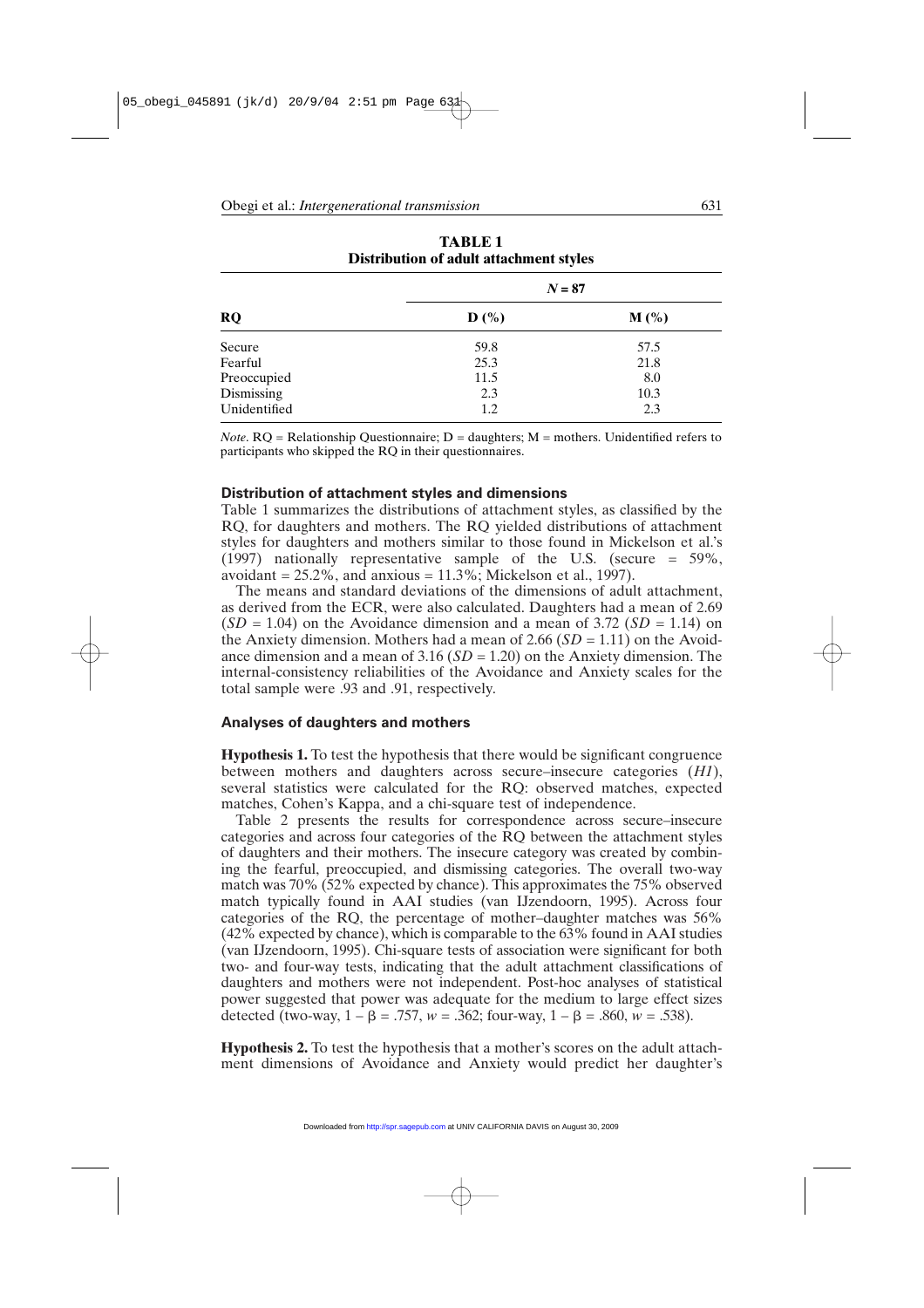|                                          | <b>Mothers' RQ</b>             |                               |                                 |                                |
|------------------------------------------|--------------------------------|-------------------------------|---------------------------------|--------------------------------|
| Daughters' RQ                            | Secure<br>$(N = 49)$           | <b>Insecure</b><br>$(N = 35)$ |                                 |                                |
| Secure $(n = 50)$<br>Insecure $(n = 34)$ | 37<br>12                       | 13<br>22                      |                                 |                                |
|                                          | Secure<br>$(N = 49)$           | Fearful<br>$(N = 19)$         | <b>Preoccupied</b><br>$(N = 7)$ | <b>Dismissing</b><br>$(N = 9)$ |
| Secure $(n = 50)$                        | 37                             | 5                             | 4                               |                                |
| Fearful $(n = 22)$                       | 10                             | 7                             | 1                               |                                |
| Preoccupied $(n = 10)$                   | 2                              | 6                             | 2                               | 0                              |
| Dismissing $(n = 2)$                     | $\Omega$                       |                               | $\Omega$                        |                                |
|                                          | <b>Across two categories</b>   |                               | <b>Across four categories</b>   |                                |
| Observed match                           | 70%                            |                               | 56%                             |                                |
| Expected match                           | 52%                            |                               | 42%                             |                                |
| Cohen's Kappa                            | .38                            |                               | .24                             |                                |
| Chi-square                               | 12.74 $(df = 1)$ , $p < .0005$ |                               | 25.2 $(df = 9)$ , $p < .005$    |                                |

**TABLE 2 Correspondence between daughters' and mothers' RQ classifications**

*Note*.  $RO = \text{Relationship Questionnaire. } N = 84$  for all analyses. Post-hoc power analyses for chi-squares: across two categories  $1 - \beta = .942$  ( $w = .385$ ), across four categories  $1 - \beta = .963$  $(w = .547)$ .

scores (H2), two regression equations were constructed. Daughter's avoidance (dAVOIDANCE) and daughter's anxiety (dANXIETY) were the two criterion variables. Mother's Avoidance and Anxiety dimensions (mAVOIDANCE, mANXIETY) were predictor variables in both equations. In addition, several other variables were included to control for possible confounding effects. These included marital history (HISTORY) of the biological parents, years spent away from home (YEARS), and family size (SIZE). Because age was highly correlated with years away from home, an indicator of collinearity, age was omitted from the models. Marital history was treated as a dichotomous variable, with intact families coded as 1 and non-intact families (i.e., divorced, separated, or unmarried biological parents) coded as 0. These two equations can be written:

$$
dAVOIDANCE = constant + b_1 mAVOIDANCE + b_2 mANXIETY + b_3 HISTORY + b_4 YEARS + b_5 SIZE
$$
 (1)

$$
dANXIETY = constant + b_1 mAVOIDANCE + b_2 mANXIETY + b_3 HISTORY + b_4 YEARS + b_5 SIZE
$$
 (2)

To give the independent (mother) variables equal opportunity to explain variance in the criterion (daughter) variables, simultaneous regressions were performed.

Table 3 displays the zero-order correlations between the criterion and predictor variables. Several correlations are noteworthy. Mother Avoidance was moderately correlated with daughter Avoidance  $(r = .29, p < .01)$ . This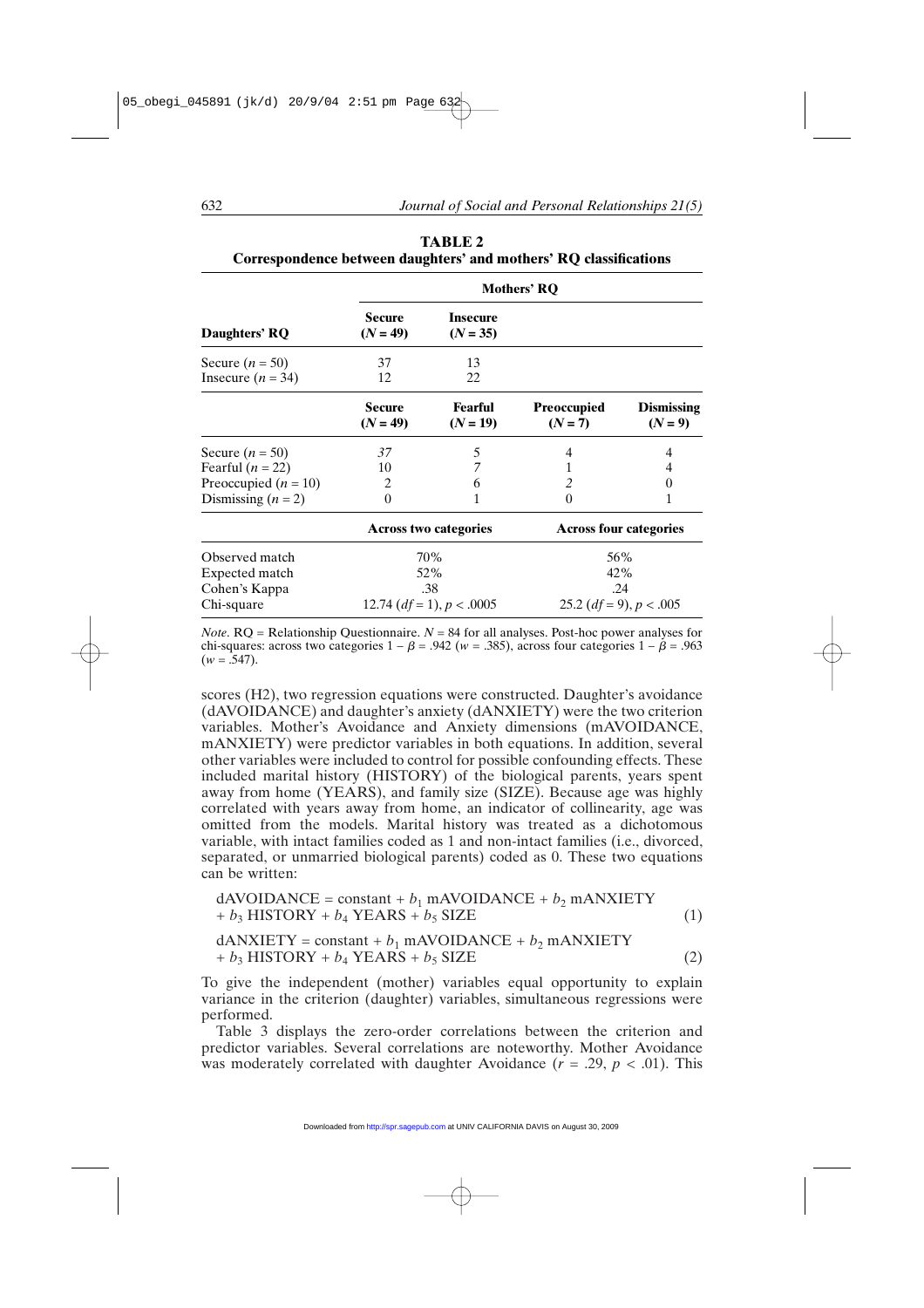| uchographic variables |      |        |         |        |        |       |  |
|-----------------------|------|--------|---------|--------|--------|-------|--|
| Variable              |      |        |         |        |        | 6     |  |
| 1. Daughter Avoidance |      |        |         |        |        |       |  |
| 2. Daughter Anxiety   | .06  |        |         |        |        |       |  |
| 3. Mother Avoidance   | 29** | .05    |         |        |        |       |  |
| 4. Mother Anxiety     | .03  | $-.01$ | $.24*$  |        |        |       |  |
| 5. Marital history    | .07  | .02    | $-.26*$ | $-.05$ |        |       |  |
| 6. Years from home    | .01  | .12    | .08     | .05    | $-.10$ |       |  |
| 7. Family size        | .13  | -.11   | $-.09$  | .02    | .08    | $22*$ |  |

**TABLE 3 Correlations between daughters' and mothers' attachment dimensions and demographic variables**

*Note*.  $N = 87$  for all correlations.

 $**p* < .05; ***p* < .01$ .

suggests that mothers who reported feeling uncomfortable with physical and emotional intimacy tended to have daughters whose reports were similar. Mother Avoidance was not associated with daughter Anxiety (*r* = .05). Mother Avoidance and marital history were moderately and negatively correlated  $(r = -.26, p < .05)$ . That is, mothers high in Avoidance were more likely to have relationships that resulted in divorce or separation (although it is also possible that the divorce experience increased maternal avoidance). Brennan et al. (1998) found that Avoidance and Anxiety dimensions were independent  $(r = .11)$ . In the present study, daughters' attachment dimensions were also uncorrelated  $(r = .06)$ . However, mothers' attachment dimensions were moderately correlated  $(r = .24, p < .05)$ .

Equation 1, which predicted daughter Avoidance, was significant,  $F(3, 83) =$ 3.27,  $p = 0.024$ , and accounted for 10.7% of the variance in daughter Avoidance (see Table 4). The only statistically significant predictor was mothers' Avoidance. Mother Anxiety and marital history were not significant predictors. Although interaction effects between variables were not hypothesized, such possibilities were explored, but no interaction effects were found. Power was moderate  $(1 - \beta = .77)$  for the medium effect size detected by Equation 1  $(f^2 = .149)$ . Equation 2, which predicted daughter Anxiety, was not significant.

| <b>TABLE 4</b>                                                                |
|-------------------------------------------------------------------------------|
| <b>Summary of simultaneous regression analysis for Equation 1: Predicting</b> |
| daughters' avoidance score                                                    |

| <b>Variable</b>  |         | ß       |         | Tol  |
|------------------|---------|---------|---------|------|
| Constant         | 1.376   |         |         |      |
| Mother Avoidance | .333    | $.356*$ | 3.20    | .868 |
| Mother Anxiety   | $-.048$ | $-.055$ | $-.516$ | .940 |
| Marital history  | .324    | .143    | 1.319   | .918 |
| Years from home  | $-.011$ | $-.034$ | $-.319$ | .930 |
| Family size      | .102    | .157    | 1.460   | .931 |

*Note*. *R* = .360; *R*<sup>2</sup> = .130.

 $*$ *p* < .005.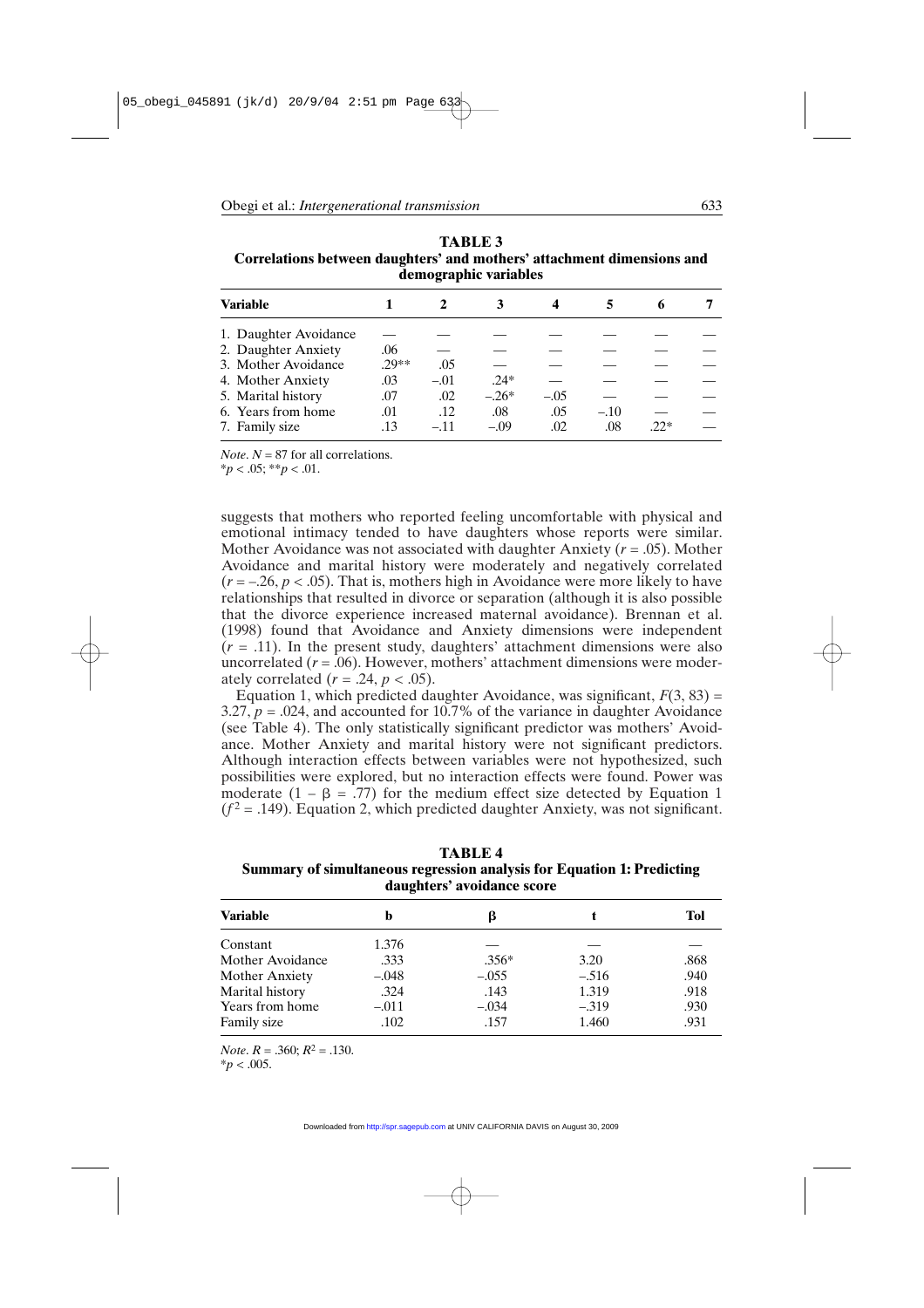In summary, the results of the regression analyses demonstrated some support for *H2*. Regarding daughter Avoidance, mother Avoidance emerged as the only substantial and statistically significant predictor (Equation 1). As in other studies (Hazan & Shaver, 1987), the marital history of biological parents failed to predict differences in their daughters' attachment.

#### **Discussion**

In the present study, we made two departures from previous investigations of intergenerational transmission of attachment. First, we focused on the attachment context of adult romantic relationships rather than infant–parent relationships. Second, we employed a dimensional measure of attachment in addition to a categorical one. Results generally supported the hypothesis that mothers' adult attachment organization, but not fathers', would be related to daughters' adult attachment organization.

A challenging theoretical issue is identifying the mechanism by which the observed similarity occurred. Because children do not participate in romantic relationships with their parents, it is unlikely that parents directly transmit their model of romantic partners in the same manner that they appear to transmit their model of infant–parent relationships (i.e., through interaction). At least two indirect avenues for continuity are possible. First, Collins and Read (1990) proposed that individuals possess a number of relationship-specific models, but that each is essentially a conservative revision of infant–parent models of attachment. As a result, models of romantic and infant–parent relationships can potentially share many elements (e.g., beliefs about and expectations of others, behavioral responses). If true, parents and children with similar infant–parent models may share similar orientations toward romantic partners. In this case, continuity is mediated almost exclusively by the preservation of early cognitive models of relationships and their ability to organize interpersonal experiences in similar ways across the lifespan. Although controversial (Fraley & Shaver, 2000), some indirect evidence for this hypothesis exists (Crowell et al., 2002; Fraley, 2002).

Second, social learning (Bandura, 1986) as a mechanism for intergenerational transmission of behaviors is supported in other areas of psychology (Andrews, Hops, & Duncan, 1997; Simons, Whitbeck, Conger, & Chyi-In, 1991). In the context of romantic relationships, children have ample opportunities to observe the marital interactions of their parents. The interactions involve numerous attachment-relevant domains including comfort-providing and comfort-seeking, emotional intimacy, and reliance on others for support. Thus, children have a large database from which they can construct ways of thinking, feeling, and behaving in romantic contexts. Social learning theory may also explain the gender pattern observed. Daughters in this sample may have judged themselves to be more similar to mothers and, as a result, may have been more likely to adopt the romantic orientation of their mothers.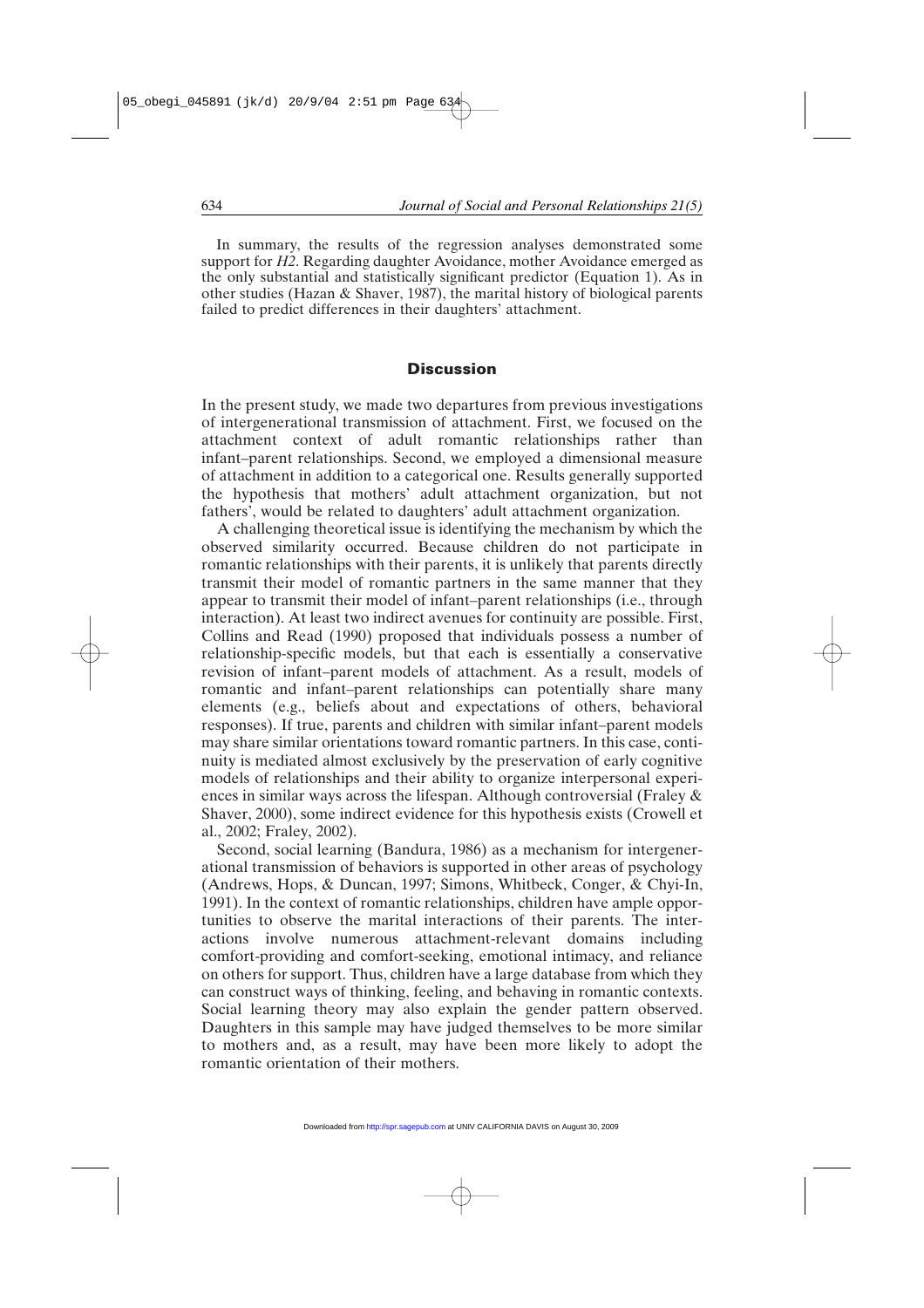Because the present design was cross-sectional rather than longitudinal, these explanations must be considered speculative. Other unmeasured factors may have mediated the association between mothers' and daughters' attachment. For example, similarities between mothers and daughters in terms of personality and temperament could account for the results. Current research suggests that neither personality nor temperament is redundant with attachment security (Shaver & Brennan, 1992; Vaughn & Bost, 1999), but modest associations between these constructs have been found.

Although some researchers have doubted the usefulness of self-report measures in studying the intergenerational transmission of attachment (Steele & Steele, 1994), the present study showed these measures to be valuable tools. Evidence for transmission was obtained for mothers and daughters using both categorical and dimensional measures of adult romantic attachment. The Relationships Questionnaire yielded a degree of matching similar to that found in AAI studies. The Experiences in Close Relationships questionnaire, a dimensional measure, yielded a more precise understanding of mother–daughter correspondence. Mothers who described themselves as more comfortable with physical and emotional closeness had daughters who described themselves similarly. Likewise, mothers who reported feeling more comfortable depending on others to meet their intimacy needs also had daughters who felt similarly. Mother Anxiety, a dimension that includes feelings of self-worth and concerns about abandonment, was unrelated to daughter Avoidance and Anxiety.

The importance of dimensional measures was further highlighted by two other findings. First, mothers who reported feeling uncomfortable with closeness or dependence were more likely to be divorced, separated, or unmarried. This suggests that persons uncomfortable with closeness may have difficulty sustaining intimate relationships. Second, the attachment dimensions were uncorrelated in daughters, but positively associated in mothers. These two dimensions are thought to be independent and have been found to be relatively uncorrelated (Brennan et al., 1998). This is significant because the ECR was standardized using an undergraduate sample with a median age of 18 years (Brennan et al., 1998). As far as we know, no information regarding the independence of the dimensions later in adulthood has been reported. If replicated in a longitudinal study, this finding suggests that the adult attachment dimensions may have a developmental course. As adults grow older, their beliefs about comfort with intimacy and worthiness to be loved without fear of loss may become more congruent with each other than they were in young adulthood.

Why does the Avoidance dimension stand out? Cross-sectional and longitudinal research provides indirect evidence that the Avoidance dimension may be more stable over time than the Anxiety dimension. In a crosssectional study of a nationally representative sample, Mickelson et al. (1997) found that the proportion of persons with the avoidant style remained roughly equivalent across different age groups ranging from 15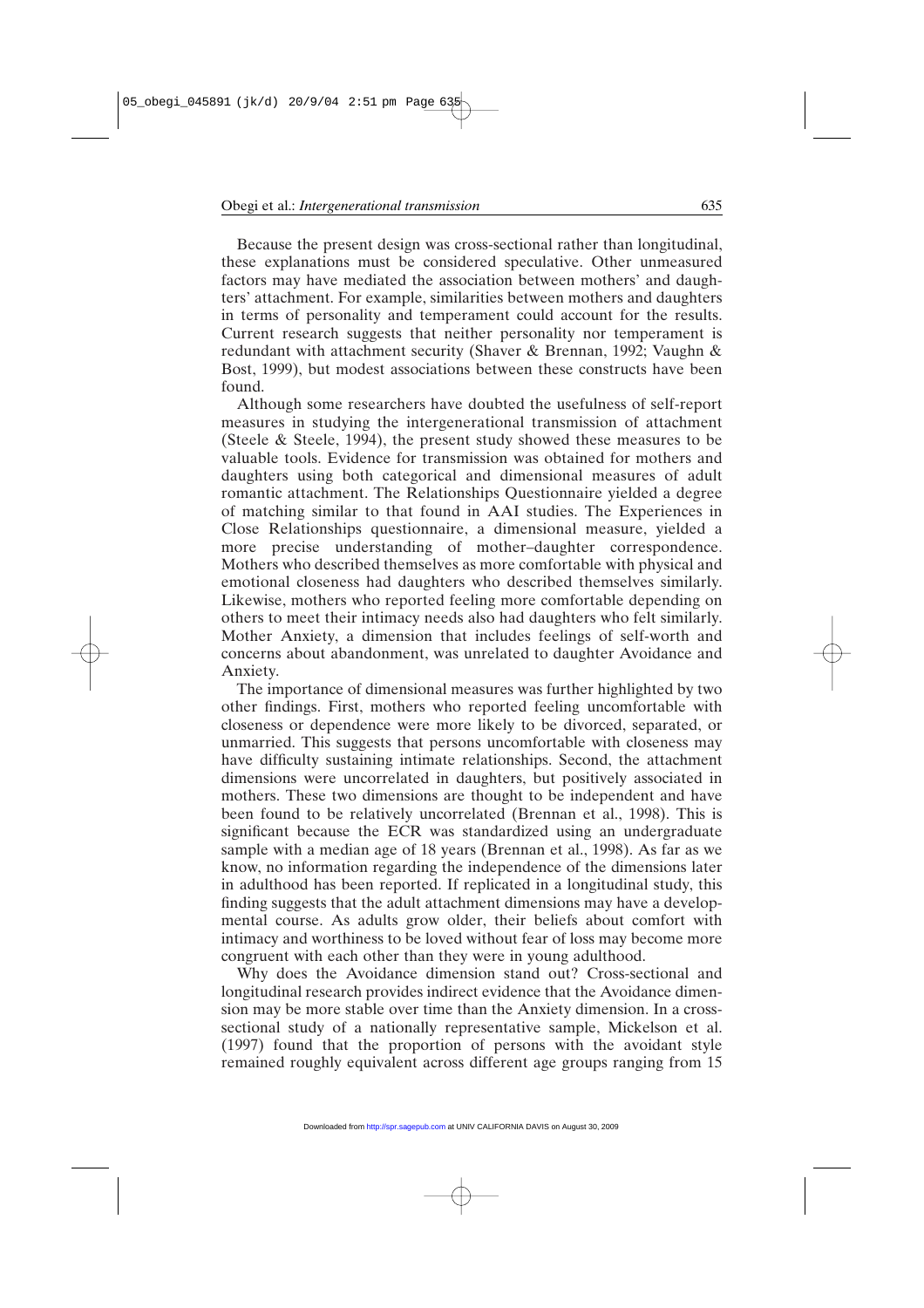to 54 years. In contrast, the preoccupied style was negatively correlated with age. A similar pattern was displayed in the present study; there were considerably more daughters than mothers who described themselves as preoccupied. In a longitudinal study of internal working models, Klohnen and John (1998) found substantial stability in scores for the avoidant prototype model across 25 years of adulthood, but a decrease in scores over time for the preoccupied prototype model. Citing each other's evidence, these two groups of researchers proposed that the preoccupied style becomes less common with age. In particular, it seems that individuals with a preoccupied attachment style may migrate toward attachment security over time. While secure and preoccupied styles are characterized by low Avoidance, the preoccupied style is also characterized by high Anxiety. If individuals with a preoccupied attachment style do migrate toward security, it seems likely that they might change on the Anxiety dimension rather than on the Avoidance dimension. Stability in Avoidance and instability in Anxiety over time could account for the Avoidance dimension's prominence in the present analyses.

#### **Limitations**

There are several important limitations to our study. First, the sample was one of convenience. It contained only college student women, making it important to repeat the study with men. Would mother Avoidance also predict son Avoidance, or would a role for fathers be detected? Second, other than marital history, we collected little descriptive data on the parents. Inclusion of variables such as age and current relationship satisfaction would have been informative. Third, future research should address sources of discontinuity as well as continuity. Researchers have found that the number of negative life events (e.g., loss, abuse) is related to changes in attachment security (Weinfield, Sroufe, & Egeland, 2000). In the present study, only the presence of parental divorce was controlled. Daughters who experienced several significant life events may be less likely to exhibit generational continuity with their mothers. In addition, Crowell, Fraley, and Shaver (1999) cited several sources of attachment development across the lifespan that were not included in the present study, namely, the history of peer and romantic experiences and the current adult attachment relationship. Including this information about participants should enable future investigators to account more adequately for variability in the transmission of adult attachment organization.

#### **REFERENCES**

Ainsworth, M. S., Blehar, M. C., Waters, E., & Wall, S. (1978). *Patterns of attachment: A psychological study of the strange situation*. Hillsdale, NJ: Erlbaum.

Andrews, J. A., Hops, H., & Duncan, S. C. (1997). Adolescent modeling of parent substance use: The moderating effect of the relationship with the parent. *Journal of Family Psychology, 11*, 259–270.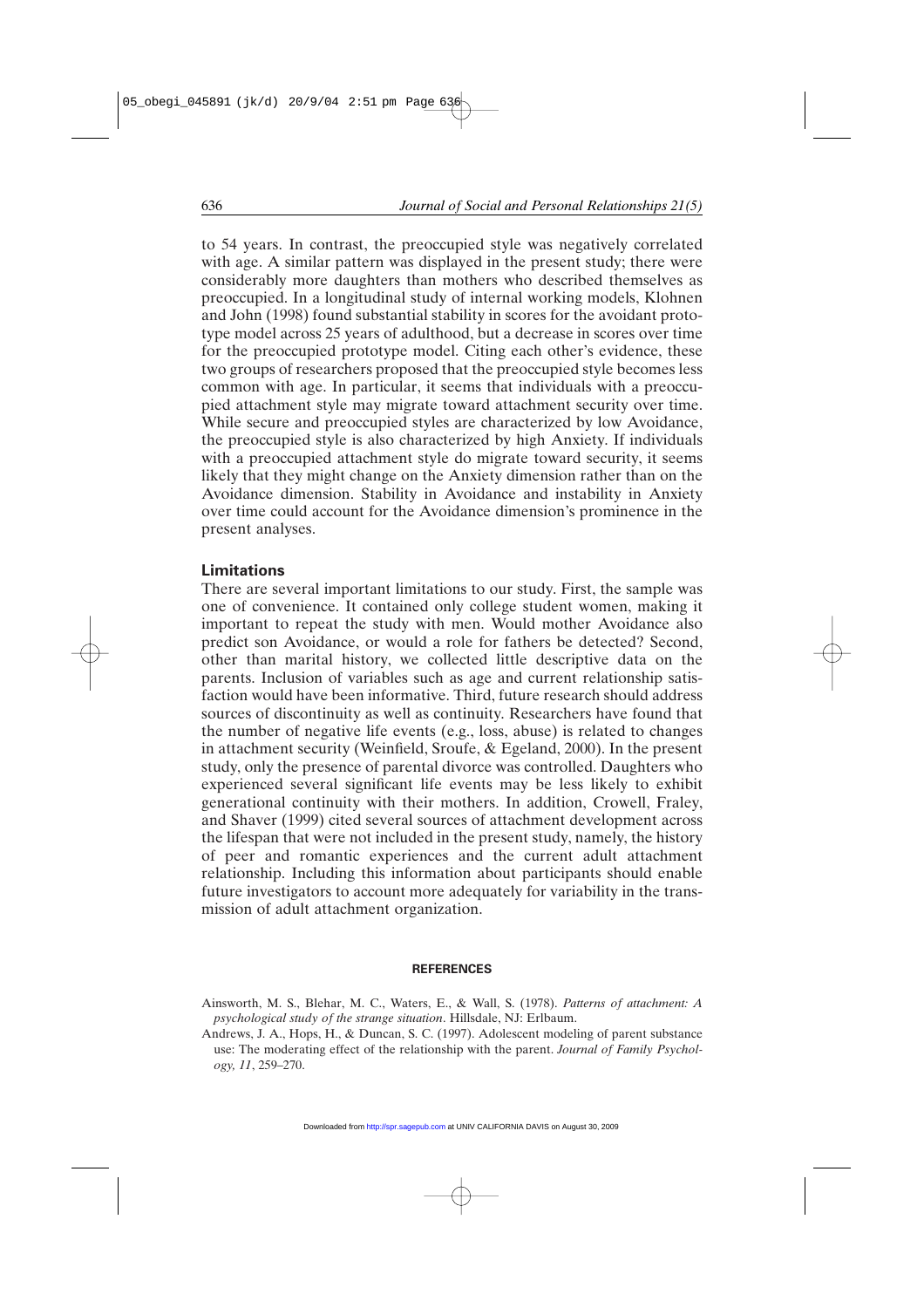- Bandura, A. (1986). *Social foundations of thought and action*. Englewood Cliffs, NJ: Prentice Hall.
- Bartholomew, K. (1990). Avoidance of intimacy: An attachment perspective. *Journal of Social and Personal Relationships, 7*, 147–178.
- Bartholomew, K., & Horowitz, L. M. (1991). Attachment styles among young adults: A test of a four-category model. *Journal of Personality and Social Psychology, 61*, 226–244.
- Benoit, D., & Parker, K. C. H. (1994). Stability and transmission of attachment across three generations. *Child Development, 65*, 1444–1456.
- Bowlby, J. (1982). *Attachment and loss. Vol. 1. Attachment* (2nd ed.). New York: Basic Books. (Original work published 1969)
- Bowlby, J. (1973). *Attachment and loss. Vol. 2. Separation*. New York: Basic Books.
- Bowlby, J. (1988). *A secure base: Parent–child attachment and healthy human development*. New York: Basic Books.
- Brennan, K. A., Clark, C. L., & Shaver, P. R. (1998). Self-report measurement of adult romantic attachment: An integrative overview. In J. A. Simpson & W. S. Rholes (Eds.), *Attachment theory and close relationships* (pp. 46–76). New York: Guilford Press.
- Carnelley, K. B., Pietromonaco, P. R., & Jaffe, K. (1996). Attachment, caregiving, and relationship functioning in couples: Effects of self and partner. *Personal Relationships, 3*, 257–277.
- Cassidy, J. (2000). Adult romantic attachments: A developmental perspective on individual differences. *Review of General Psychology, 4*, 111–131.
- Cohen, J. (1992). A power primer. *Psychological Bulletin, 112*, 155–159.
- Collins, N. L., & Read, S. J. (1990). Adult attachment, working models, and relationship quality in dating couples. *Journal of Personality and Social Psychology, 58*, 644–663.
- Crowell, J. A., Fraley, R. C., & Shaver, P. R. (1999). Measurement of individual differences in adolescent and adult attachment. In J. Cassidy & P. R. Shaver (Eds.), *Handbook of attachment: Theory, research, and clinical applications* (pp. 434–465). New York: Guilford Press.
- Crowell, J. A., O'Connor, E., Wollmers, G., Sprakin, J., & Rao, U. (1991). Mothers' conceptualizations of parent–child relationships: Relation to mother–child interaction and child behavior problems. *Development and Psychopathology, 3*, 431–444.
- Crowell, J. A., Treboux, D., Gao, Y., Fyffe, C., Pan, H., & Waters, E. (2002). Assessing secure base behavior in adulthood: Development of a measure, links to adult attachment representations, and relations to couples' communication and reports of relationships. *Developmental Psychology, 38*, 679–693.
- Fonagy, P., Steele, H., & Steele, M. (1991). Maternal representations of attachment during pregnancy predict the organization of infant–mother attachment at one year of age. *Child Development, 62*, 891–905.
- Fraley, R. C. (2002). Attachment stability from infancy to adulthood: Meta-analysis and dynamic modeling of developmental mechanisms. *Personality and Social Psychology Review, 6*, 123–151.
- Fraley, R. C., & Shaver, P. R. (2000). Adult romantic attachment: Theoretical developments, emerging controversies, and unanswered questions. *Review of General Psychology, 4*, 132–154.
- Fraley, R. C., & Waller, N. G. (1998). Adult attachment patterns: A test of the typological model. In J. A. Simpson & W. S. Rholes (Eds.), *Attachment theory and close relationships* (pp. 77–144). New York: Guilford Press.
- Frazier, P. A., Byer, A. L., Fischer, A. R., Wright, D. M., & DeBord, K. A. (1996). Adult attachment style and partner choice: Correlational and experimental findings. *Personal Relationships, 3*, 117–136.
- Hamilton, C. E. (2000). Continuity and discontinuity of attachment from infancy through adolescence. *Child Development, 71*, 690–694.
- Hazan, C., & Shaver, P. (1987). Romantic love conceptualized as an attachment process. *Journal of Personality and Social Psychology, 52*, 511–524.